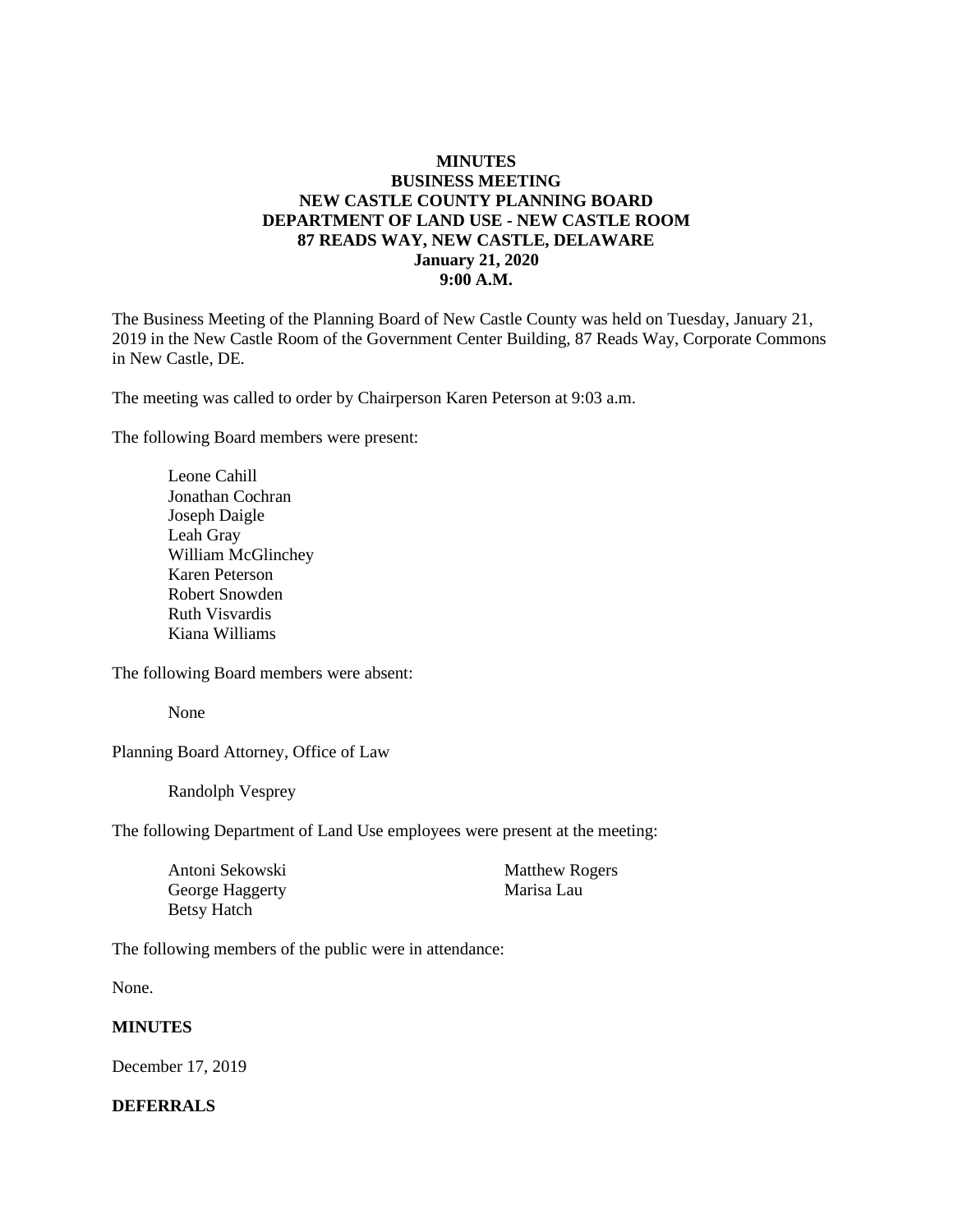None.

#### **BUSINESS**

**App. 2019-0539-Z.** North of Strawberry Lane and St. George's Hundred, East of Middletown Warwick Road. This is a County Initiated rezoning for **Clay Farm** to permit a subdivision of up to 4 lots on smaller acreage in accordance with the New Castle County Farmland Preservation Program that permits up to 4 parcels to be subdivided for residential use. **Ord. 19-079 will rezone 176.21 acres from CR to SR and amend the 2012 Comprehensive Development Plan consistent therewith.** CR. CD 6. Appoquinimink Hundred. (T.P. 14-010.00-020 and 13-026.00-028)

The Department has considered the *Standards for Zoning Map amendment* in Section 40.31.410, A through E, the proposed rezoning, and comments received from agencies and the public. Based on this analysis the Department is of the opinion that the standards are met by this proposal. The Department of Land Use recommends **APPROVAL** of Ordinance 19-079.

At its business meeting held January 21, 2020 the Planning Board considered the recommendation offered by the Department of Land Use. On a motion by Ms. Cahill and seconded by Mr. McGlinchey, the Board voted to recommend **APPROVAL** of Ordinance 19-079. The motion was adopted by a vote of 9-0-0-0 (Yes: Cahill-Krout, Cochran, Daigle, Gray, McGlinchey, Snowden, Williams, Visvardis, Peterson; No: none; Abstain: none; Absent: None).

In discussion preceding the vote, the following comments were offered:

Ms. Visvardis asked the Department to confirm that residential subdivision was allowed under this agricultural easement program. Ms. Lau and Mr. Rogers, Planners for Land Use, explained that the applicant was allowed to subdivide his property. There are several programs for farmland preservation in the state, which have different requirements. New Castle County's program requires at least 80% of the easement area be retained for farming.

Ms. Cahill asked about the minimum lot size for the Suburban Reserve (SR) zoning district. Ms. Lau replied that the minimum is 5 acres if using the single-family development option; however, other options such as open space subdivision have a smaller acreage requirement.

Ms. Cahill also asked about notification requirements for potential buyers under the state right-tofarm law. Mr. Haggerty, Assistant General Manager for Land Use, replied that the buyer of a piece of land subdivided for residential purposes must be notified of an existing farm there. Prospective buyers do not have to be notified.

**App. 2019-0176-S/Z.** Northwesterly corner of Pulaski Highway and LaGrange Parkway. Exploratory Minor Land Development Plan, Rezoning, and PLUS Review for **LaGrange Plaza** proposes to rezone 1.42 acres of the 5.25 acre parcel S (Suburban) and H (Historic Overlay) to CR (Commercial Regional) and H (Historic Overlay) to construct a 6,560 SF restaurant and a 11,300 SF office/retail building. **Ord. 19-109 will rezone 1.42 acres from S (Suburban) and H (Historic Overlay) to CR (Commercial Regional) and H (Historic Overlay) and amend the 2012 Comprehensive Plan consistent therewith**. CD 11. Pencader Hundred. (T.P. 11-026.10-001)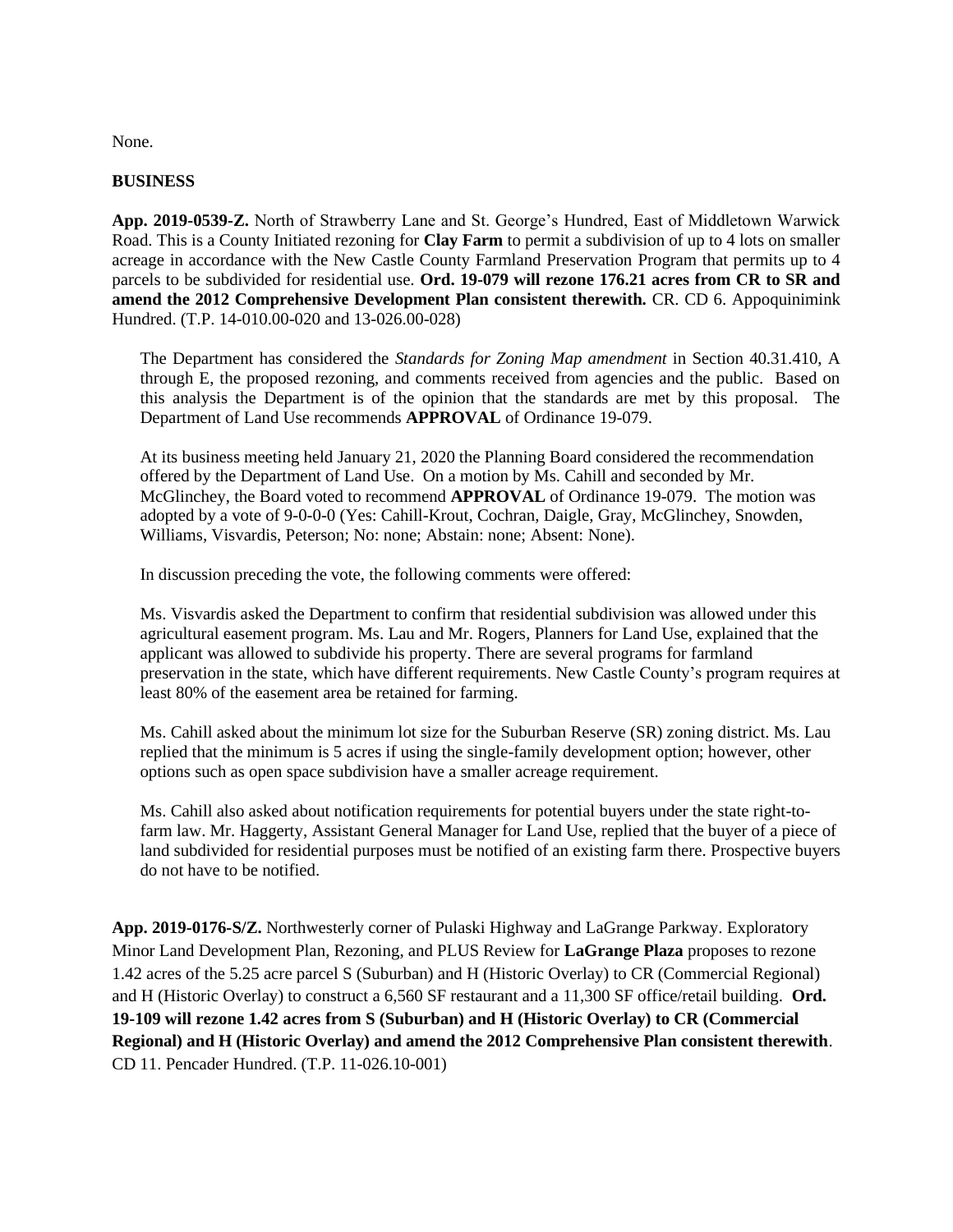The Department has considered the *Standards for Zoning Map amendment* in Section 40.31.410, A through E, the proposed plan, and comments received from agencies and the public. Based on this analysis the Department is of the opinion that the standards are met by this proposal. The Department of Land Use recommends **CONDITIONAL APPROVAL** of Ordinance 19-109 and the affiliated application subject to the following condition:

1. The applicant shall continue to work with the Department of Land Use and the HRB to refine the architectural renderings which will be required to apply the architectural design, materials, and features to all sides of both buildings.

At its business meeting held January 21, 2020 the Planning Board considered the recommendation offered by the Department of Land Use. On a motion by Ms. Gray and seconded by Ms. Visvardis, the Board voted to recommend **CONDITIONAL APPROVAL** of Ordinance 19-109 with the condition as stated by the Department.. The motion was adopted by a vote of **9-0-0-0** (Yes: Cahill-Krout, Cochran, Daigle, Gray, McGlinchey, Snowden, Williams, Visvardis, Peterson; No: none; Abstain: none; Absent: None).

In discussion preceding the vote, the following comments were offered:

Ms. Peterson asked about for clarification on a topic brought up by a speaker at the public hearing the distance between the back of the office building and properties along Latrobe Drive. Ms. Hatch, Historic Preservation Planner, replied that the distance had been increased. On the previous plan, the rear setback was 44 feet and it has been increased to 69 feet. The speaker had cited a measurement of 130 feet, which likely also includes a 30' buffer on the subject property and an additional area of separation between the buffer and the open space of the residential development.

# **REPORT OF COMMITTEES**

None.

# **REPORT OF GENERAL MANAGER**

George Haggerty, Assistant General Manager, announced that the Department has several presentations to show the board in upcoming meetings. For example, one presentation that was recently given to County Council highlighted the operations of the Planning Division. Legislative initiatives are going forward, the most consolidated of which is the environmental GreeNCC ordinance. A substitute to the septic ordinance was approved by Council last week extending the moratorium, which will allow the Department to schedule stakeholder meetings with DNREC officials and others over the next 18 months. A draft of the Southern New Castle County Master Plan was made available in November. The County is holding discussions with municipalities now to help bring closure to the study. The final draft will be circulated to board members and adopted as part of the Comprehensive Plan update. The Department's budget for next fiscal year and the Capital Program and Budget will also be shared with the board soon. Mr. Haggerty indicated that feedback on either budget would be welcome and responded to a few questions from the board about changes to the departmental budget and the land development process. Lastly, he noted that renovations are ongoing in the Department and will result in having the publicly accessible area nearer to the front lobby.

### **REPORT OF CHAIRPERSON**

Ms. Peterson noted that the annual report had been sent to the board and staff that morning. The board is required to review By-Laws and Special Rules of Procedure are required to reviewed annually. A meeting